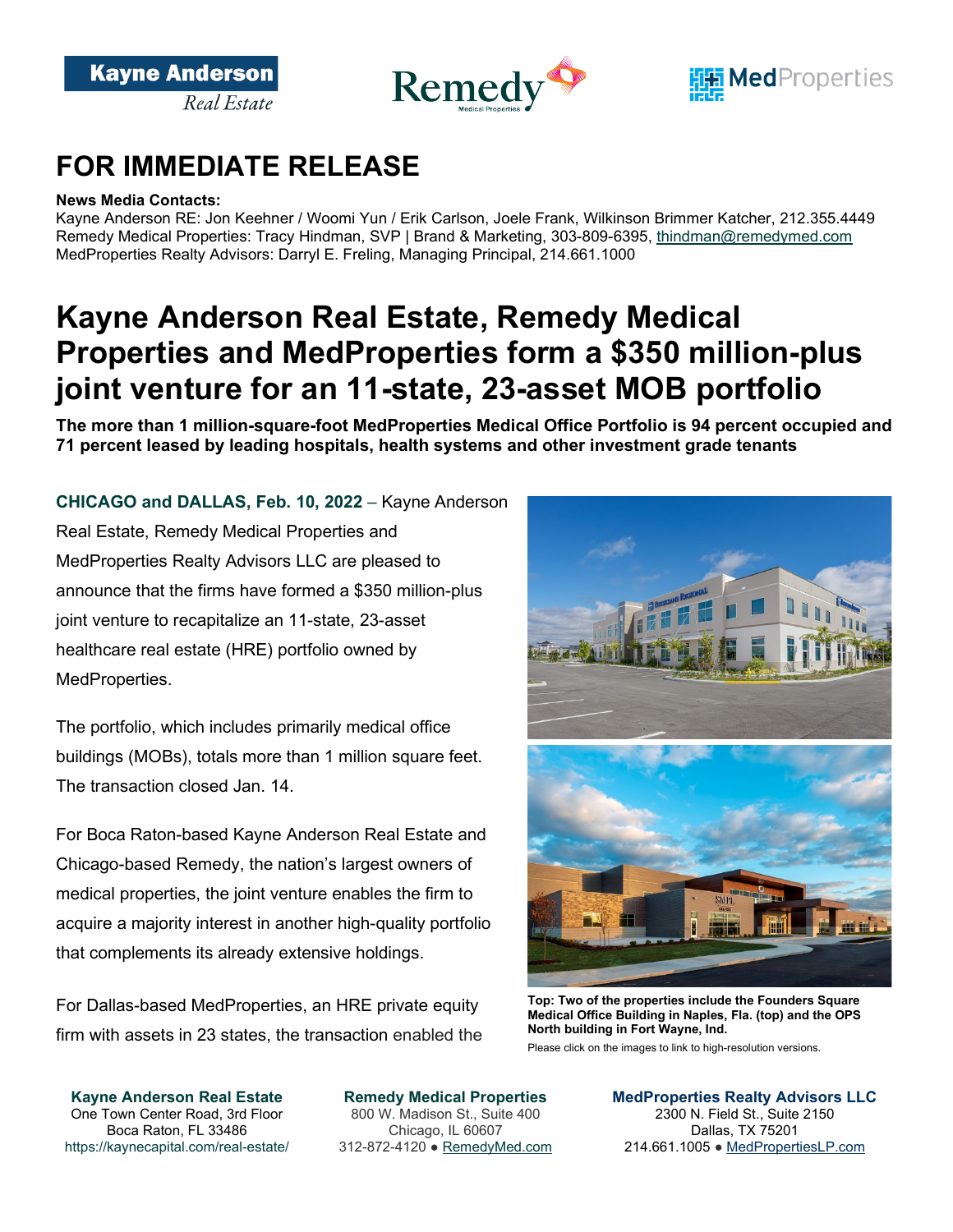

#### **News Media Contacts:**

Kayne Anderson RE: Jon Keehner / Woomi Yun / Erik Carlson, Joele Frank, Wilkinson Brimmer Katcher, 212.355.4449 Remedy Medical Properties: Tracy Hindman, SVP | Brand & Marketing, 303-809-6395, [thindman@remedymed.com](mailto:thindman@remedymed.com) MedProperties Realty Advisors: Darryl E. Freling, Managing Principal, 214.661.1000

firm to monetize some of its real estate holdings for its investors while the firm retains an ownership interest in the new venture, and continues to serve as asset manager.

Darryl E. Freling, Managing Principal of MedProperties, said his company has aggregated a large number of HRE assets over the years through its various funds and investment partnerships. In the fall 2020, the firm's leadership decided to offer a portfolio of about two-dozen of those properties as a recapitalization investment opportunity rather than an outright sale. The offering was taken to market in early 2021, and Remedy emerged as the chosen joint venture partner in the summer of that year.

"Aside from pricing, one of the primary reasons we elected to transact with Kayne Anderson and Remedy," Mr. Freling explains, "was the positive, long-term working relationship we had with the firms and its principals. It was that relationship, and the mutual trust, that proved instrumental in navigating the complexities of a transaction of this size to a successful conclusion."

Joe Magliochetti, Chief Investment Officer for Remedy, agreed that the positive working relationship between the firms was what made the joint venture possible.

"We love the make-up of the portfolio – good quality MOBs," Mr. Magliochetti says. "The portfolio also has lots of common ground with our existing assets in terms of geography and tenancy, making it a logical addition to our holdings. But MedProperties is also a great fit. We had done some smaller deals with them, but this was a great opportunity."

A transaction involving almost two-dozen properties owned by six different selling entities had its complexities, Mr. Magliochetti notes, "But we worked through them together, and it couldn't have been better. Hopefully this joint venture will lead to more opportunities together in the future."

**Kayne Anderson Real Estate** One Town Center Road, 3rd Floor Boca Raton, FL 33486 https://kaynecapital.com/real-estate/

**Remedy Medical Properties** 800 W. Madison St., Suite 400 Chicago, IL 60607 312-872-4120 ● [RemedyMed.com](https://www.remedymed.com/)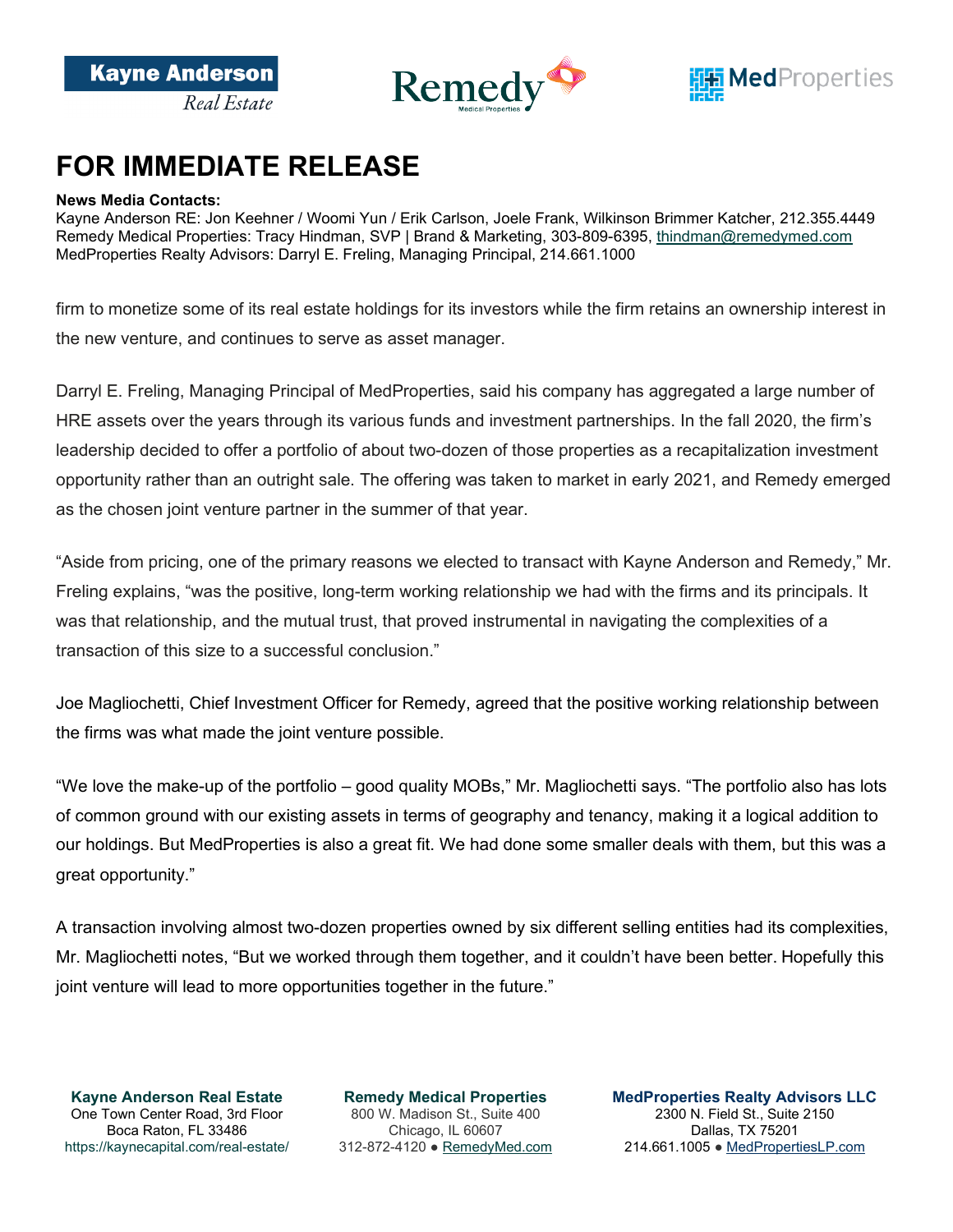



#### **News Media Contacts:**

Kayne Anderson RE: Jon Keehner / Woomi Yun / Erik Carlson, Joele Frank, Wilkinson Brimmer Katcher, 212.355.4449 Remedy Medical Properties: Tracy Hindman, SVP | Brand & Marketing, 303-809-6395, [thindman@remedymed.com](mailto:thindman@remedymed.com) MedProperties Realty Advisors: Darryl E. Freling, Managing Principal, 214.661.1000

"You learn a lot about people when you're in the foxhole together," Mr. Freling adds. "The Kayne Anderson and Remedy teams were great, pragmatic and we worked through the inevitable issues that arise in a large, complex transaction. We couldn't have asked for more."

The properties are located in some of the top metropolitan markets in the country, as well as in strategic secondary markets. In aggregate, the properties are 94 percent occupied and 71 percent leased by highcaliber, leading hospitals, health systems and other investment grade tenants.

The portfolio consists primarily of MOBs, but also includes some post-acute facilities such as a rehabilitation hospital and ambulatory surgery center in Texas, and a rehabilitation hospital in Ohio. Some of its well-known, investment grade healthcare tenants include Baylor Scott & White, Children's Hospital of Los Angeles, CommonSpirit, Rady Children's Hospital, U.S. Department of Veterans Affairs, University of Southern California, UF (University of Florida) Health and WVU (West Virginia University) Medicine.

The properties are located in the following states: Texas (eight facilities), Pennsylvania (two), Florida (two), Ohio (two), Kentucky (two), California (one), Indiana (one), West Virginia (one), Tennessee (one), New York (one), North Carolina (one) and Missouri (one).

Capital One provided senior debt for the transaction, and the CBRE Healthcare & Life Sciences Capital Markets team marketed the portfolio.

### **About Kayne Anderson Real Estate**

Kayne Anderson Real Estate ("KA Real Estate") is a leading real estate private equity investor in medical office, seniors housing, off-campus student housing, multifamily housing and self-storage. KA Real Estate manages \$13 billion of real estate AUM (as of 12/31/21) across opportunistic equity, core equity and real estate debt. KA Real Estate is part of Kayne Anderson Capital Advisors, L.P., a \$30 billion alternative investment management firm (AUM as of 12/31/21) with more than 37 years of successful experience in the

**Kayne Anderson Real Estate** One Town Center Road, 3rd Floor Boca Raton, FL 33486 https://kaynecapital.com/real-estate/

**Remedy Medical Properties** 800 W. Madison St., Suite 400 Chicago, IL 60607 312-872-4120 ● [RemedyMed.com](https://www.remedymed.com/)